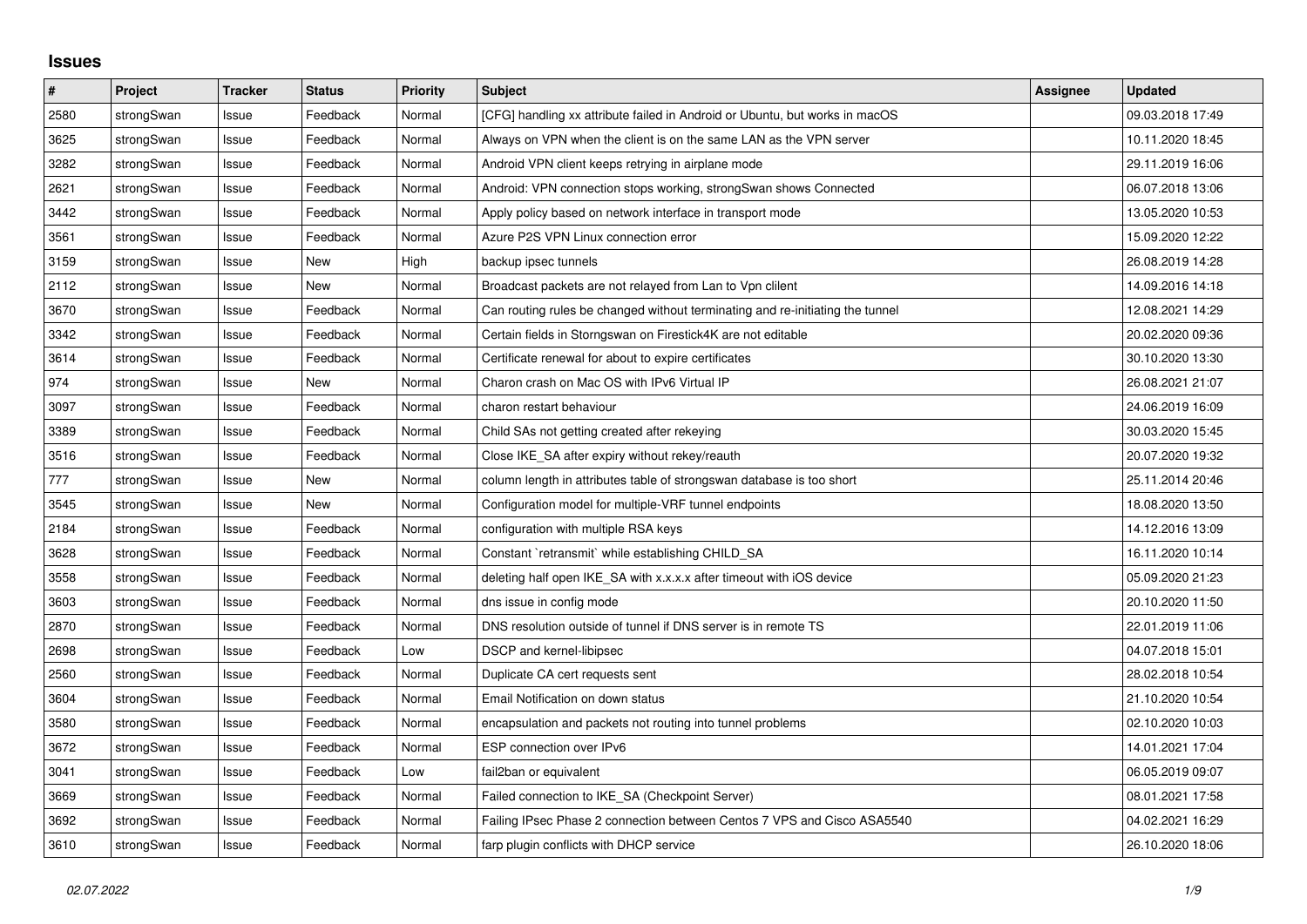| $\vert$ # | Project    | <b>Tracker</b> | <b>Status</b> | <b>Priority</b> | <b>Subject</b>                                                                                                                      | Assignee | <b>Updated</b>   |
|-----------|------------|----------------|---------------|-----------------|-------------------------------------------------------------------------------------------------------------------------------------|----------|------------------|
| 3565      | strongSwan | Issue          | Feedback      | Normal          | Filtering out logs or plugin in to do so                                                                                            |          | 16.09.2020 11:45 |
| 3151      | strongSwan | Issue          | Feedback      | Normal          | Forecast stops forwarding multicast                                                                                                 |          | 26.08.2019 14:06 |
| 3304      | strongSwan | Issue          | Feedback      | Normal          | Found unsupported critical X.509 extension: X509v3 Name Constraints                                                                 |          | 13.01.2020 14:50 |
| 3498      | strongSwan | Issue          | Feedback      | Normal          | FreeBSD + dhcp+farp plugin                                                                                                          |          | 22.01.2021 10:44 |
| 3617      | strongSwan | Issue          | Feedback      | Normal          | full-offload swanctl.conf                                                                                                           |          | 03.11.2020 17:24 |
| 2319      | strongSwan | Issue          | Feedback      | Normal          | gives up trying to bring up connection after DNS SERVFAIL                                                                           |          | 08.05.2017 15:41 |
| 3685      | strongSwan | Issue          | Feedback      | Normal          | giving up after 5 retransmits                                                                                                       |          | 03.02.2021 16:59 |
| 2077      | strongSwan | Issue          | Feedback      | Normal          | Grace period before reassigning offline IP lease                                                                                    |          | 06.10.2017 10:44 |
| 2178      | strongSwan | Issue          | New           | Normal          | ha and updown                                                                                                                       |          | 01.12.2016 13:53 |
| 3650      | strongSwan | Issue          | Feedback      | Normal          | HA behaves very strange                                                                                                             |          | 04.12.2020 08:53 |
| 1289      | strongSwan | Issue          | New           | Normal          | HA plugin should sync last sent packet                                                                                              |          | 01.02.2016 13:59 |
| 697       | strongSwan | Issue          | <b>New</b>    | Normal          | HA: nodes fail to sync data because of UDP packet drops                                                                             |          | 09.09.2014 14:29 |
| 926       | strongSwan | Issue          | New           | Normal          | HA: resync errors when a node is joining a cluster                                                                                  |          | 10.04.2015 15:05 |
| 3642      | strongSwan | Issue          | Feedback      | Normal          | How to distinguish encapsulated packets from different interfaces                                                                   |          | 30.11.2020 09:38 |
| 2357      | strongSwan | Issue          | Feedback      | Normal          | How to initiate IPsec SA Transport Mode without IKE?                                                                                |          | 18.01.2021 18:36 |
| 1383      | strongSwan | Issue          | Feedback      | Normal          | How to limit the amount of the installed Child SAs                                                                                  |          | 08.04.2016 11:20 |
| 2464      | strongSwan | Issue          | New           | Normal          | How to Loadbalance strongswan IPsec via NGINX?                                                                                      |          | 12.11.2017 19:16 |
| 3678      | strongSwan | Issue          | Feedback      | Normal          | IKE authentication credentials are unacceptable - Ubuntu Server - Windows 10 client                                                 |          | 19.01.2021 18:29 |
| 3573      | strongSwan | Issue          | Feedback      | Normal          | ike2 and transit traffic                                                                                                            |          | 05.10.2020 10:55 |
| 1422      | strongSwan | Issue          | Feedback      | Normal          | IKEv1: IKE_SA reauth vs. CHILD_SA rekey race prevents IKE_SA reauthentication in time                                               |          | 20.04.2016 15:06 |
| 3683      | strongSwan | Issue          | Feedback      | Normal          | IKEV2 connection fail to rekey process                                                                                              |          | 28.01.2021 13:25 |
| 973       | strongSwan | Issue          | New           | Normal          | IKEv2 dpd + auto=route + tunnel downtime cause additional CHILD_SAs                                                                 |          | 29.05.2015 17:40 |
| 817       | strongSwan | Issue          | Feedback      | Normal          | <b>IKEv2 IPv6 Router Advertisement</b>                                                                                              |          | 27.03.2020 17:14 |
| 3403      | strongSwan | lssue          | Feedback      | Normal          | IKEv2 natd false detection                                                                                                          |          | 09.04.2020 14:19 |
| 2682      | strongSwan | Issue          | New           | Normal          | IMV/IMC (re)Attestation                                                                                                             |          | 07.06.2018 21:25 |
| 3652      | strongSwan | Issue          | Feedback      | Normal          | In strongswan ipsec.conf, how to set the "ike" parameters so that it can support all hash Algorithm<br>and DH group server support? |          | 08.12.2020 12:35 |
| 3377      | strongSwan | Issue          | Feedback      | Normal          | Interface ID not configured during HA synchronization                                                                               |          | 18.03.2020 10:15 |
| 3552      | strongSwan | Issue          | Feedback      | Normal          | Internet disconnects after once VPN is established                                                                                  |          | 30.08.2020 05:35 |
| 2394      | strongSwan | Issue          | Feedback      | Normal          | IP is not assigned after re-authentication                                                                                          |          | 04.08.2017 19:03 |
| 3597      | strongSwan | Issue          | Feedback      | Normal          | IPSec Client on CentOS 8 - Can't connect using ShrewSoft VPN config file                                                            |          | 21.10.2020 16:38 |
| 3578      | strongSwan | Issue          | Feedback      | Normal          | ipsec connection to FortiClient VPN                                                                                                 |          | 28.09.2020 15:08 |
| 3629      | strongSwan | Issue          | Feedback      | Normal          | IPSec enc only on specific dport/proto                                                                                              |          | 16.11.2020 10:04 |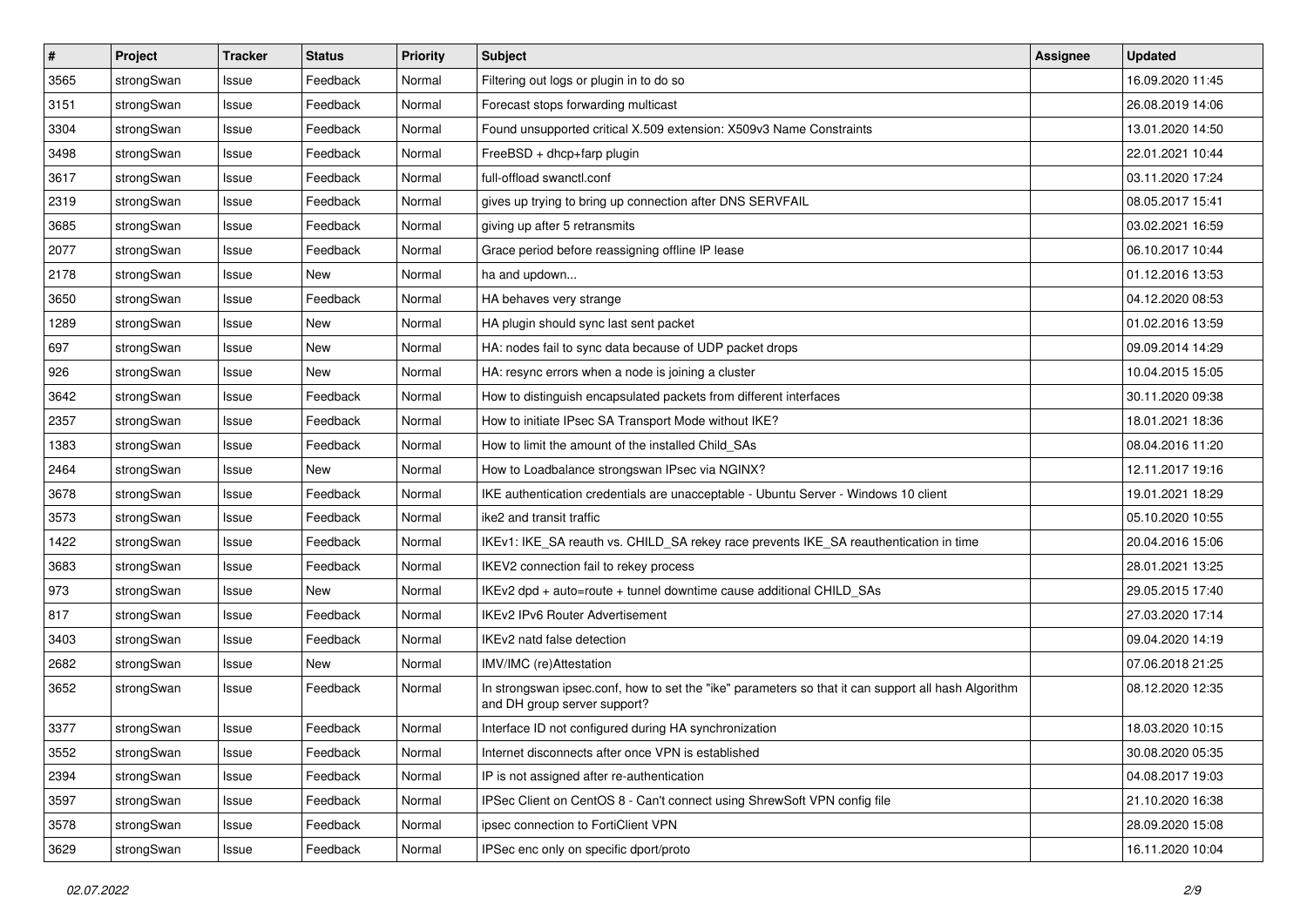| $\vert$ # | Project    | <b>Tracker</b> | <b>Status</b> | <b>Priority</b> | <b>Subject</b>                                                                                          | Assignee | <b>Updated</b>   |
|-----------|------------|----------------|---------------|-----------------|---------------------------------------------------------------------------------------------------------|----------|------------------|
| 702       | strongSwan | Issue          | New           | Normal          | ipsec route mode, Strongswan as responder may result collsion in INIT exchange, and ike                 |          | 12.09.2014 16:34 |
| 3537      | strongSwan | Issue          | Feedback      | Normal          | IPv6 Packets are not transferred from server to client through IPSec using RPC protocol                 |          | 01.09.2020 12:50 |
| 2400      | strongSwan | Issue          | Feedback      | Normal          | Is DPD supposed to detect dead tunnel, or dead IKE instance                                             |          | 11.01.2019 22:53 |
| 3647      | strongSwan | Issue          | Feedback      | Normal          | Is it possible to receive INTERNAL_IP4_SUBNET attributes in updown scripts                              |          | 02.12.2020 17:06 |
| 3682      | strongSwan | Issue          | Feedback      | Normal          | Is there a way to mark special case traffic bypass the traffic selectors?                               |          | 03.02.2021 16:44 |
| 3499      | strongSwan | Issue          | Feedback      | Normal          | ISAKMP Signature hash algorithm / EAP-TLS Authentification                                              |          | 30.06.2020 10:40 |
| 357       | strongSwan | Issue          | New           | Normal          | Lifetime in case of IKEv1                                                                               |          | 18.05.2015 10:40 |
| 541       | strongSwan | Issue          | New           | Normal          | List of servers in client config (Failover)                                                             |          | 13.08.2014 15:10 |
| 3613      | strongSwan | Issue          | Feedback      | Low             | Load-test jobs scheduled after tunnels are terminated                                                   |          | 28.10.2020 12:06 |
| 3254      | strongSwan | Issue          | Feedback      | Normal          | Log level in android level                                                                              |          | 08.11.2019 08:36 |
| 2701      | strongSwan | Issue          | New           | Normal          | Low bandwidth when Iperfing data thorugh IPSEC tunnel                                                   |          | 07.07.2020 13:38 |
| 522       | strongSwan | Issue          | New           | Normal          | Mac OS X native application won't update network interface for DNS lookups                              |          | 08.07.2014 10:23 |
| 3392      | strongSwan | Issue          | Feedback      | Normal          | mark=%unique and no Internet-connection with VPN                                                        |          | 31.07.2020 15:26 |
| 725       | strongSwan | lssue          | New           | High            | Mediation connection get stuck if peer is not online                                                    |          | 03.10.2014 12:02 |
| 1157      | strongSwan | Issue          | Feedback      | Normal          | Message ID overflow RFC 5996 2.2                                                                        |          | 12.10.2015 13:52 |
| 1456      | strongSwan | Issue          | Feedback      | Normal          | Missing Tunnel-Client-Endpoint & Tunnel-Server-Endpoint AVP in RADIUS Accounting Start/Stop<br>messages |          | 11.05.2016 11:54 |
| 923       | strongSwan | Issue          | <b>New</b>    | Normal          | MOBIKE not working on HA cluster                                                                        |          | 09.04.2015 09:46 |
| 3663      | strongSwan | Issue          | Feedback      | Normal          | Multiple ways to end up with duplicate / redundant child SA entries                                     |          | 06.01.2021 16:15 |
| 730       | strongSwan | Issue          | New           | Normal          | NAT-NAT fallback                                                                                        |          | 09.10.2014 12:40 |
| 3593      | strongSwan | Issue          | Feedback      | Normal          | Need variable tracking make_before_break state into updown scripts                                      |          | 13.10.2020 09:59 |
| 3596      | strongSwan | lssue          | Feedback      | Normal          | no issuer certificate found for                                                                         |          | 21.10.2020 03:27 |
| 2260      | strongSwan | Issue          | New           | Normal          | Number of CHILD_SA for a single connection grows over time                                              |          | 28.02.2017 13:46 |
| 3566      | strongSwan | Issue          | Feedback      | Normal          | Number of simultaneous connections limited to 1000 in a cluster                                         |          | 18.09.2020 09:46 |
| 2816      | strongSwan | Issue          | Feedback      | Normal          | order of DNS entries is reversed in /etc/resolv.conf                                                    |          | 06.11.2018 10:41 |
| 3564      | strongSwan | Issue          | Feedback      | Normal          | Out of order packets are generated if strong swan is running on multiple cores                          |          | 16.09.2020 10:01 |
| 2671      | strongSwan | Issue          | New           | Normal          | Passing user-supplied cerificate file names to charon-nm is problematic                                 |          | 23.05.2018 21:27 |
| 2678      | strongSwan | Issue          | Feedback      | Normal          | Phase 1 issue                                                                                           |          | 07.06.2018 20:06 |
| 619       | strongSwan | Issue          | New           | Normal          | pki --issue should have an --out option                                                                 |          | 15.06.2014 00:26 |
| 2432      | strongSwan | Issue          | New           | Normal          | PLUTO_ME can be different for up-client and down-client                                                 |          | 21.09.2017 11:57 |
| 3609      | strongSwan | Issue          | Feedback      | Normal          | Potential DNS server IP address conflicts                                                               |          | 26.10.2020 11:12 |
| 3307      | strongSwan | Issue          | Feedback      | Normal          | Probable non compliance with RFC 7296 wrt traffic selector narrowing?                                   |          | 14.01.2020 16:19 |
| 3640      | strongSwan | Issue          | Feedback      | Normal          | Problem surfing via VPN form Android APK on a sepcific Mobile Operator                                  |          | 26.11.2020 11:43 |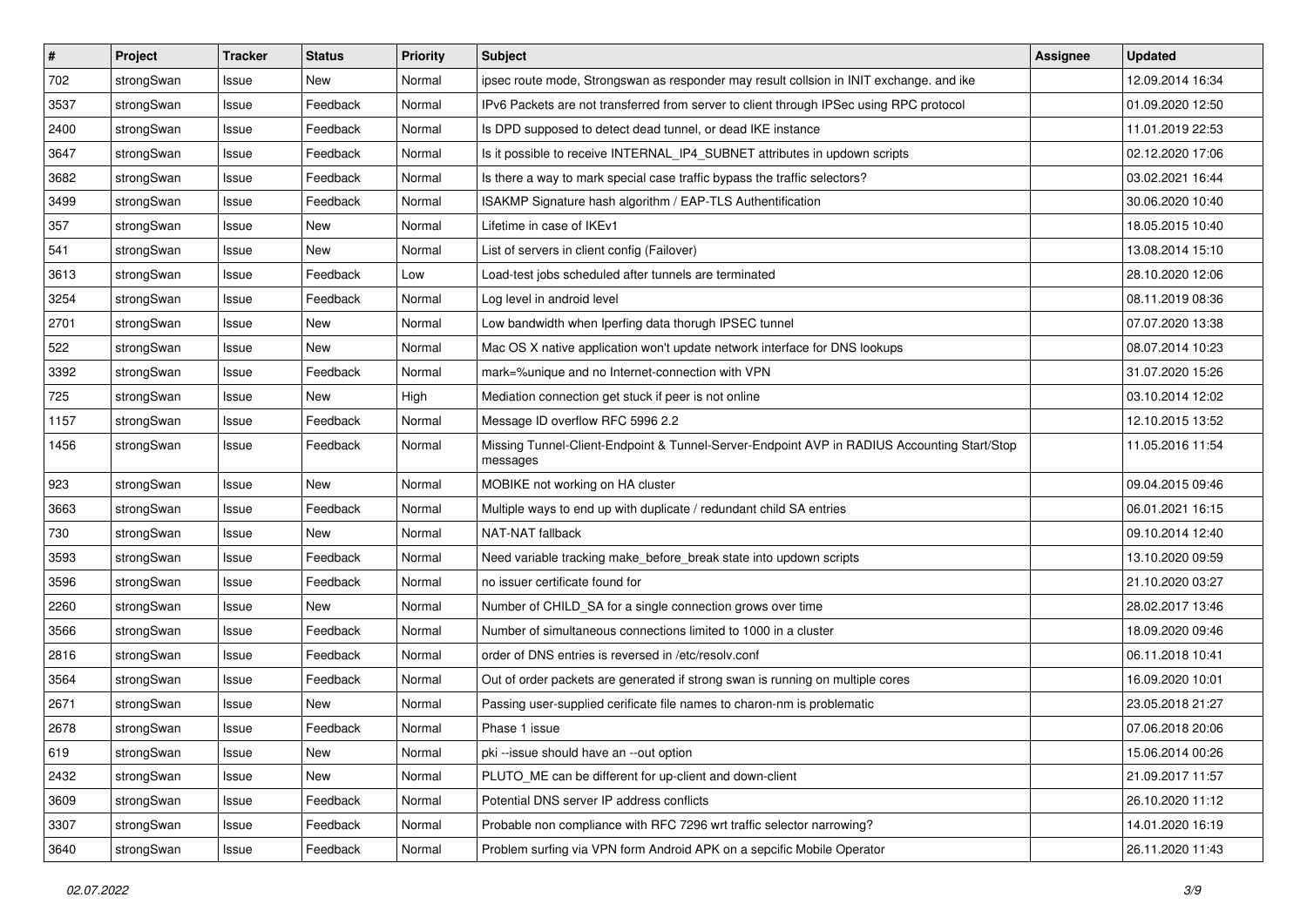| $\pmb{\#}$ | Project    | <b>Tracker</b> | <b>Status</b> | <b>Priority</b> | Subject                                                                                                                                                 | <b>Assignee</b> | <b>Updated</b>   |
|------------|------------|----------------|---------------|-----------------|---------------------------------------------------------------------------------------------------------------------------------------------------------|-----------------|------------------|
| 1338       | strongSwan | Issue          | Feedback      | Normal          | problem with changing esp algorithm in strongswan                                                                                                       |                 | 10.03.2016 18:23 |
| 2966       | strongSwan | Issue          | Feedback      | Normal          | Problems with large amount of subnets in leftsubnet configuration                                                                                       |                 | 02.04.2019 10:35 |
| 2203       | strongSwan | Issue          | Feedback      | Normal          | Protecting symetric traffic using high availability in gateway to gateway setup (both active)                                                           |                 | 15.02.2017 14:20 |
| 2618       | strongSwan | Issue          | Feedback      | Normal          | Query regarding assignment of Tunnel IP                                                                                                                 |                 | 09.04.2018 10:57 |
| 2835       | strongSwan | Issue          | Feedback      | Normal          | Rekeyed SA can't be deleted in standby node                                                                                                             |                 | 19.12.2018 02:52 |
| 2110       | strongSwan | Issue          | Feedback      | Normal          | Remote Identity (IDr) in IKE AUTH Response is sent as hex-encoded binary value instead of text<br>when setting leftid to type KEY_ID (leftid=@#xxxxxxx) |                 | 13.09.2016 21:42 |
| 2964       | strongSwan | Issue          | Feedback      | Normal          | Route to IKE Gateway Fails to Update Under Particular Configuration                                                                                     |                 | 13.03.2019 10:38 |
| 3496       | strongSwan | Issue          | Feedback      | Normal          | Route-based VPN - transport mode                                                                                                                        |                 | 11.02.2021 09:55 |
| 3524       | strongSwan | Issue          | New           | Urgent          | Routing public IP addresses thru the VPN tunnel (Peer is Cisco ISR)                                                                                     |                 | 24.07.2020 03:15 |
| 3490       | strongSwan | Issue          | Feedback      | Normal          | Selecting incorrect auth mode for IKEv1                                                                                                                 |                 | 21.07.2020 21:26 |
| 2750       | strongSwan | Issue          | Feedback      | Normal          | setting WFP SA SPI failed: 0x80320035                                                                                                                   |                 | 27.05.2019 11:59 |
| 3154       | strongSwan | Issue          | Feedback      | Normal          | signature validation failed only with sha2                                                                                                              |                 | 20.08.2019 11:51 |
| 3686       | strongSwan | Issue          | Feedback      | Normal          | Site to clients IPsec and private IP                                                                                                                    |                 | 04.02.2021 11:11 |
| 3607       | strongSwan | Issue          | Feedback      | Normal          | statusall option reports transport established two or three times per IP at start-up                                                                    |                 | 27.10.2020 16:48 |
| 3298       | strongSwan | Issue          | New           | Normal          | strategies to improve strongswan performance per single SA                                                                                              |                 | 23.12.2019 14:05 |
| 3643       | strongSwan | Issue          | Feedback      | Normal          | Strongswan and FRR NHRP                                                                                                                                 |                 | 01.12.2020 10:55 |
| 2691       | strongSwan | Issue          | New           | Normal          | Strongswan and KSOFTIRQ cpu utilization                                                                                                                 |                 | 26.06.2018 14:34 |
| 3577       | strongSwan | Issue          | Feedback      | Normal          | StrongSwan Connection adding and deleting over network.                                                                                                 |                 | 28.09.2020 15:13 |
| 3687       | strongSwan | Issue          | Feedback      | Normal          | Strongswan ipsec do not forward package to host                                                                                                         |                 | 02.02.2021 14:40 |
| 3576       | strongSwan | Issue          | Feedback      | Normal          | strongswan on openwrt virtual ip inside ipsec tunnel                                                                                                    |                 | 25.09.2020 17:01 |
| 2726       | strongSwan | Issue          | Feedback      | Normal          | Strongswan selects wrong source IP                                                                                                                      |                 | 23.08.2018 13:38 |
| 3122       | strongSwan | Issue          | Feedback      | Normal          | Strongswan software iterupts                                                                                                                            |                 | 18.07.2019 02:27 |
| 2160       | strongSwan | Issue          | Feedback      | Normal          | support for opportunistic encryption                                                                                                                    |                 | 06.05.2020 10:32 |
| 3500       | strongSwan | Issue          | Feedback      | Normal          | swanctl --list-cert not listing all certs                                                                                                               |                 | 29.06.2020 15:25 |
| 3598       | strongSwan | Issue          | Feedback      | Normal          | swanctl on Windows: Support aborting execution                                                                                                          |                 | 19.10.2020 15:01 |
| 3630       | strongSwan | Issue          | Feedback      | Normal          | The certificate is loaded but not used.                                                                                                                 |                 | 18.11.2020 10:29 |
| 3654       | strongSwan | Issue          | Feedback      | Normal          | The L2tp/ipsec tunnel interface will not be delete when the connect abnormal interrupt.                                                                 |                 | 08.12.2020 12:24 |
| 1276       | strongSwan | Issue          | Feedback      | Normal          | Threading: ext-auth hook blocks any other connection attempt                                                                                            |                 | 27.01.2016 12:28 |
| 3268       | strongSwan | Issue          | Feedback      | Normal          | Traffic disruption -- policy-based VPN to AWS VPN service                                                                                               |                 | 15.11.2019 16:53 |
| 2446       | strongSwan | Issue          | Feedback      | Normal          | Traffic loss during IKE reauth despite make-before-break enabled                                                                                        |                 | 27.11.2017 17:12 |
| 2958       | strongSwan | Issue          | Feedback      | Normal          | Trap policies with unspecified remote IP covering multiple specific ports constantly produce new<br>IKE_SAs                                             |                 | 11.03.2019 15:03 |
| 3575       | strongSwan | Issue          | Feedback      | Normal          | Tunnel of IPv6 Over IPv4 not accespting Jumbo Packets                                                                                                   |                 | 23.09.2020 16:44 |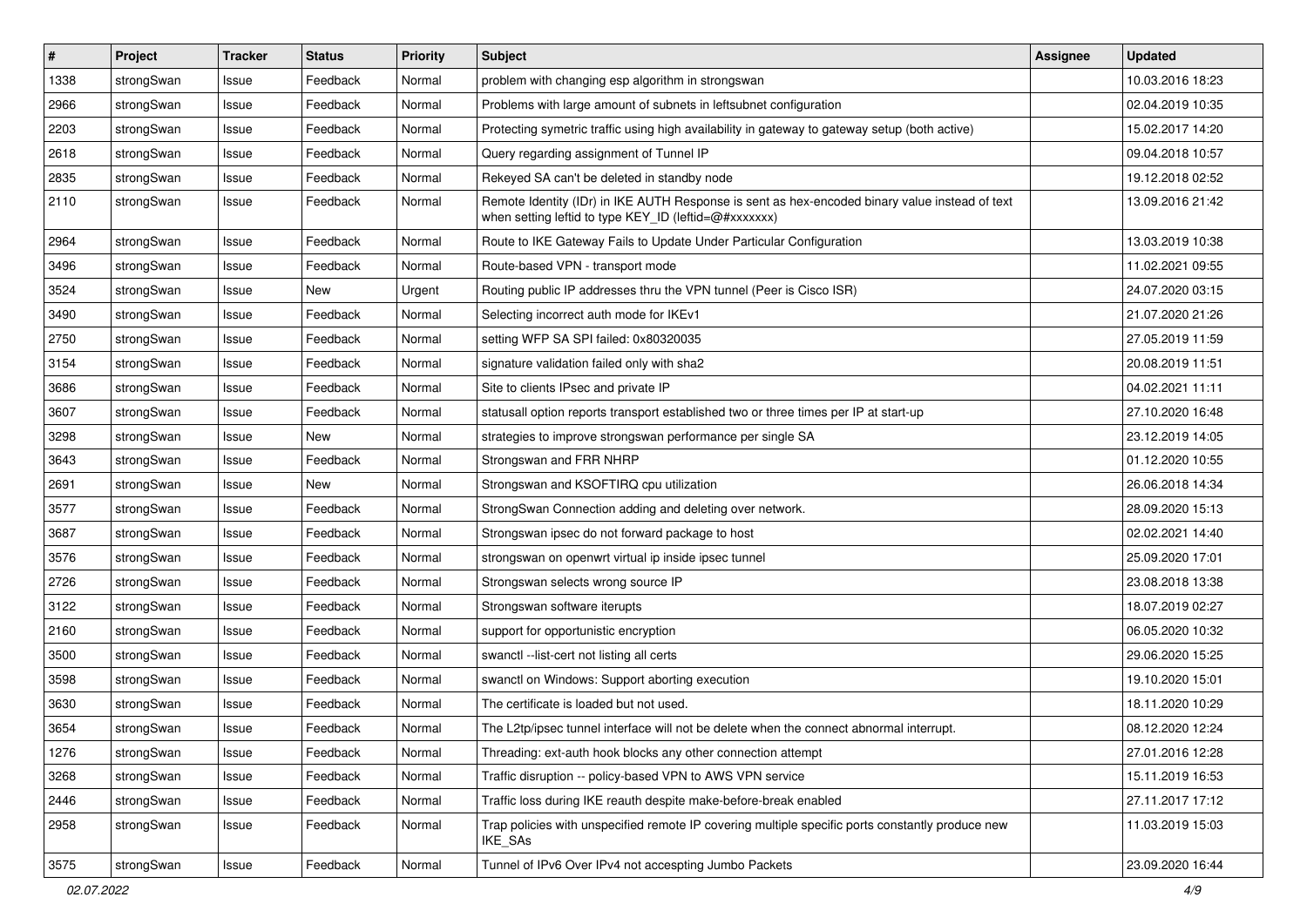| $\vert$ # | Project    | <b>Tracker</b> | <b>Status</b> | Priority | <b>Subject</b>                                                                                               | Assignee                 | <b>Updated</b>   |
|-----------|------------|----------------|---------------|----------|--------------------------------------------------------------------------------------------------------------|--------------------------|------------------|
| 3592      | strongSwan | Issue          | Feedback      | Normal   | Tunnel reported as established but log show "found encrypted payload, but no transform set"                  |                          | 20.10.2020 10:37 |
| 352       | strongSwan | Issue          | Feedback      | Normal   | unable to allocate SPIs from kernel when running 32 bit binaries on 64 bit Linux                             |                          | 17.04.2018 14:59 |
| 3611      | strongSwan | Issue          | Feedback      | Normal   | Unable to Send Traffic Using NAT on EC2 Instance                                                             |                          | 27.10.2020 16:35 |
| 3662      | strongSwan | Issue          | Feedback      | Normal   | unamed session                                                                                               |                          | 04.01.2021 11:32 |
| 3366      | strongSwan | Issue          | Feedback      | Normal   | Uninstall "any" trap policy if start_action=trap with virtual IPs is used                                    |                          | 13.03.2020 14:57 |
| 3326      | strongSwan | Issue          | New           | Normal   | update custom routing table (table 220 by default) with new routes if new networks and routes<br>appear      |                          | 10.02.2020 12:01 |
| 2459      | strongSwan | Issue          | <b>New</b>    | High     | updown script deleted firewall rules at down-client in make-before-break responder side                      |                          | 05.11.2017 19:13 |
| 3534      | strongSwan | Issue          | New           | Urgent   | use of strongswan, ipvlan L2 and kernel ipsec                                                                |                          | 04.08.2020 20:59 |
| 3618      | strongSwan | Issue          | Feedback      | Normal   | Use side-band to configure strongswan's                                                                      |                          | 09.11.2020 10:38 |
| 1334      | strongSwan | Issue          | Feedback      | Normal   | Version 5.3.5, duplicated tunnel aftr IKE SA rekeyed                                                         |                          | 10.03.2016 11:06 |
| 3568      | strongSwan | Issue          | Feedback      | Normal   | vpn connection is unstable                                                                                   |                          | 23.09.2020 16:28 |
| 2411      | strongSwan | Issue          | Feedback      | Normal   | VPN server name resolution is done via overlay DNS server upon IKE disconnect                                |                          | 22.08.2017 10:42 |
| 3588      | strongSwan | Issue          | Feedback      | Normal   | VPN setup over 4G                                                                                            |                          | 08.10.2020 14:13 |
| 3536      | strongSwan | Issue          | Feedback      | Normal   | When Create multiple tunnels restart ipsec service will establish fail.                                      |                          | 03.09.2020 13:58 |
| 3400      | strongSwan | Issue          | Feedback      | Normal   | Windows 10 IKEv2 rekeying fails                                                                              |                          | 16.04.2020 17:08 |
| 3072      | strongSwan | Issue          | Feedback      | Normal   | Windows 10: setting WFP SA SPI fails with error 0x80320014                                                   |                          | 29.05.2019 14:34 |
| 3671      | strongSwan | Issue          | Feedback      | Normal   | Windows client failed with 13843 against Strongswan via SQL backend                                          |                          | 13.01.2021 14:43 |
| 628       | strongSwan | Issue          | <b>New</b>    | Normal   | Windows Phone 8.1 - Certificate Pattern Matching                                                             |                          | 30.06.2014 14:06 |
| 3616      | strongSwan | Issue          | Feedback      | Normal   | With Strongswan 5.7.2, unique=never not allowing multiple clients to establish tunnels with same<br>identity |                          | 05.11.2020 12:32 |
| 1271      | strongSwan | Issue          | <b>New</b>    | Normal   | X.509 UTF-8 support                                                                                          |                          | 17.01.2016 14:39 |
| 542       | strongSwan | Issue          | Feedback      | Normal   | Nesting tunnels                                                                                              | Andreas<br>Steffen       | 07.03.2014 09:22 |
| 404       | strongSwan | Issue          | Feedback      | Normal   | TNC: Update HowTos and implement some compilation flag checking                                              | Andreas<br>Steffen       | 10.09.2013 13:58 |
| 2493      | strongSwan | Issue          | Feedback      | Normal   | Pkcs11 Plugin Returns w/Bogus Return Code                                                                    | Jordan Hrycaj            | 12.12.2017 15:58 |
| 2494      | strongSwan | Issue          | Feedback      | Normal   | Problems With 64bit Slot IDs With Pkcs11 Plugin                                                              | Jordan Hrycaj            | 12.12.2017 16:03 |
| 1165      | strongSwan | Issue          | <b>New</b>    | Normal   | StrongSwan Virtual Ip problem                                                                                | Martin Willi             | 19.10.2015 23:59 |
| 3606      | strongSwan | Issue          | Feedback      | Normal   | Using ipsec tunnel from "foreign" subnet                                                                     | Noel Kuntze              | 26.10.2020 12:23 |
| 3626      | strongSwan | Issue          | Feedback      | Low      | "Always On VPN" not available in Fire TV 4k                                                                  | Tobias<br><b>Brunner</b> | 11.11.2020 12:41 |
| 3668      | strongSwan | Issue          | Feedback      | Normal   | Configuring the strongSwan Helm chart on openshift                                                           | Tobias<br><b>Brunner</b> | 07.01.2021 16:33 |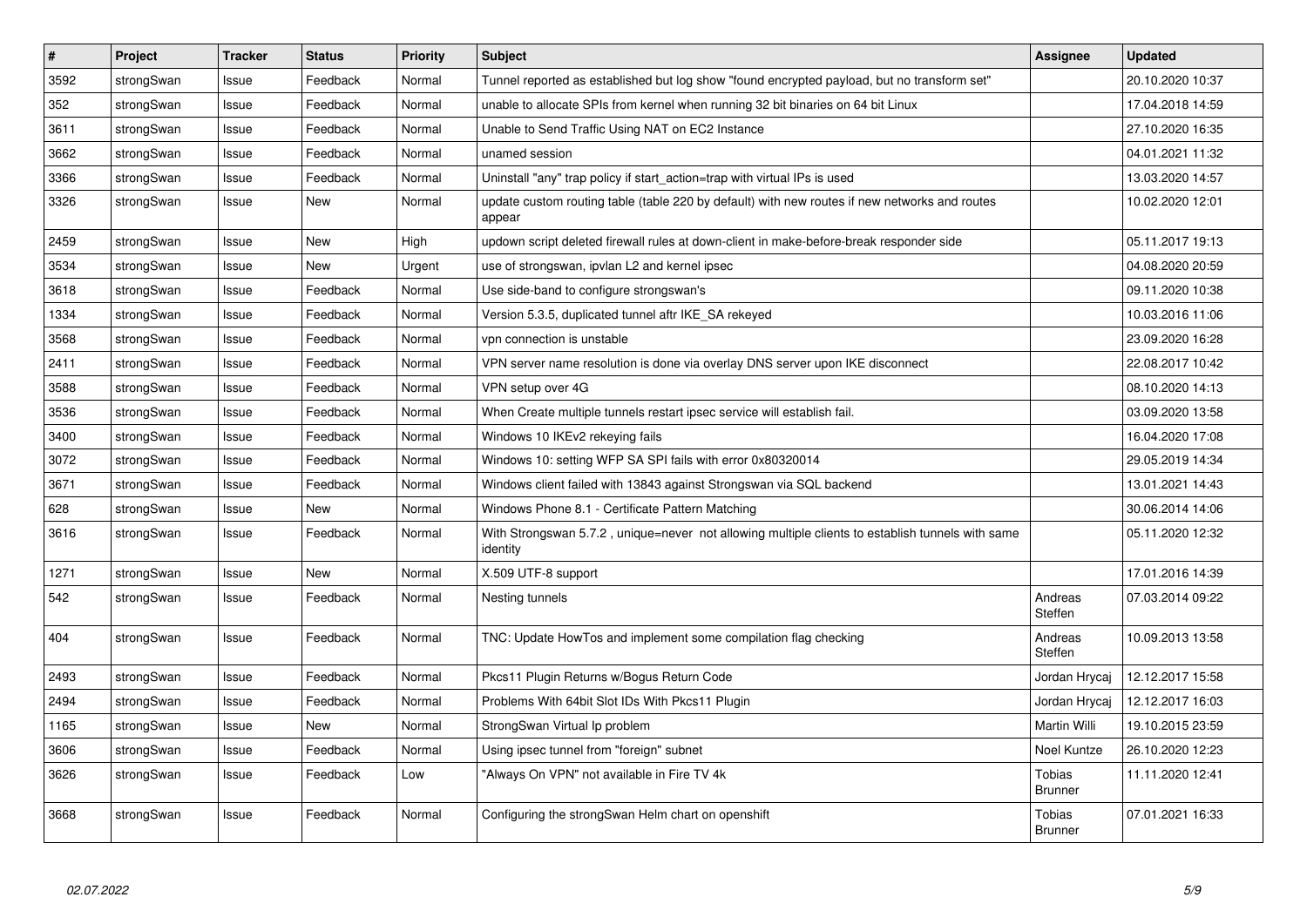| $\sharp$ | Project    | <b>Tracker</b> | <b>Status</b> | <b>Priority</b> | <b>Subject</b>                                                                   | Assignee                 | <b>Updated</b>   |
|----------|------------|----------------|---------------|-----------------|----------------------------------------------------------------------------------|--------------------------|------------------|
| 3594     | strongSwan | Issue          | Feedback      | Normal          | How to see the traffic at ESP in UDP SPIs and forwarding rule                    | Tobias<br><b>Brunner</b> | 15.10.2020 13:57 |
| 3680     | strongSwan | Issue          | Feedback      | Normal          | How to unload a paritcular certificate from strongswan.                          | Tobias<br><b>Brunner</b> | 27.01.2021 09:28 |
| 3673     | strongSwan | Issue          | Feedback      | Normal          | IKEv2/IPSec MSCHAPv2 fails on Android 11 (API 30).                               | Tobias<br><b>Brunner</b> | 17.01.2021 07:25 |
| 3291     | strongSwan | Issue          | Feedback      | Normal          | IPSec IKEv2 Client to VPN service 2                                              | Tobias<br><b>Brunner</b> | 16.08.2020 12:58 |
| 3620     | strongSwan | Issue          | Feedback      | Normal          | L2TP/IPSEC ipsec.conf setting                                                    | Tobias<br><b>Brunner</b> | 12.11.2020 10:14 |
| 359      | strongSwan | Issue          | Feedback      | Normal          | <b>Mediation Server Connection</b>                                               | Tobias<br><b>Brunner</b> | 16.07.2013 16:25 |
| 552      | strongSwan | Issue          | Feedback      | Normal          | move pki tool to ipsecdir                                                        | Tobias<br><b>Brunner</b> | 14.04.2014 13:52 |
| 482      | strongSwan | Issue          | Feedback      | Normal          | NAT-NAT connection                                                               | Tobias<br><b>Brunner</b> | 09.10.2014 12:37 |
| 3560     | strongSwan | Issue          | Feedback      | Normal          | PSK tunnel working - Cert fails with fragmention errors                          | Tobias<br><b>Brunner</b> | 11.09.2020 14:15 |
| 3584     | strongSwan | Issue          | Feedback      | Normal          | Separate ipsec.conf file per conn and separate ipsec.secrets file per conn       | Tobias<br><b>Brunner</b> | 30.09.2020 17:06 |
| 462      | strongSwan | Issue          | Feedback      | Normal          | strongswan android app can not use on android 4.4 OS                             | Tobias<br><b>Brunner</b> | 06.01.2014 13:07 |
| 3636     | strongSwan | Issue          | Feedback      | Normal          | Tor behind VPN                                                                   | Tobias<br><b>Brunner</b> | 23.11.2020 14:09 |
| 3665     | strongSwan | Issue          | Feedback      | Normal          | When there is data flow, the VPN tunnel will not automatically connect           | Tobias<br><b>Brunner</b> | 05.01.2021 16:26 |
| 3441     | strongSwan | Feature        | <b>New</b>    | Normal          | [Android] Lock modification of VPN configurations on work devices                |                          | 11.05.2020 10:00 |
| 1081     | strongSwan | Feature        | New           | Normal          | Active/standby VPN Gateway Failover                                              |                          | 21.08.2015 22:01 |
| 1207     | strongSwan | Feature        | <b>New</b>    | Normal          | Add more than 2 hosts support to HA plugin and make it configurable              |                          | 08.12.2015 05:05 |
| 368      | strongSwan | Feature        | New           | Low             | Add support for UNITY_DEF_DOMAIN mode config and pass domain to resolvconf       |                          | 27.07.2013 01:25 |
| 1482     | strongSwan | Feature        | Feedback      | Normal          | Allow changing init_limit_half_open etc. at runtime by reloading strongswan.conf |                          | 26.05.2016 14:49 |
| 3422     | strongSwan | Feature        | Feedback      | Normal          | Allow multiple local.id to be specified in a single connection?                  |                          | 23.04.2020 13:19 |
| 1265     | strongSwan | Feature        | New           | Normal          | An option to disable NAT-T                                                       |                          | 23.06.2021 19:41 |
| 3398     | strongSwan | Feature        | New           | Normal          | Android client - allow configuring eap_id with EAP-TLS                           |                          | 06.04.2020 23:19 |
| 3135     | strongSwan | Feature        | Feedback      | Normal          | Android client - settings for connection re-try                                  |                          | 12.08.2019 16:32 |
| 2409     | strongSwan | Feature        | Feedback      | Low             | Android client status details                                                    |                          | 18.08.2017 13:23 |
| 3689     | strongSwan | Feature        | Feedback      | Normal          | Auto-connect on Wi-Fi network.                                                   |                          | 03.02.2021 16:32 |
| 927      | strongSwan | Feature        | New           | Normal          | Charon: Implement route events and add an consumer in updown plugin              |                          | 11.04.2015 12:02 |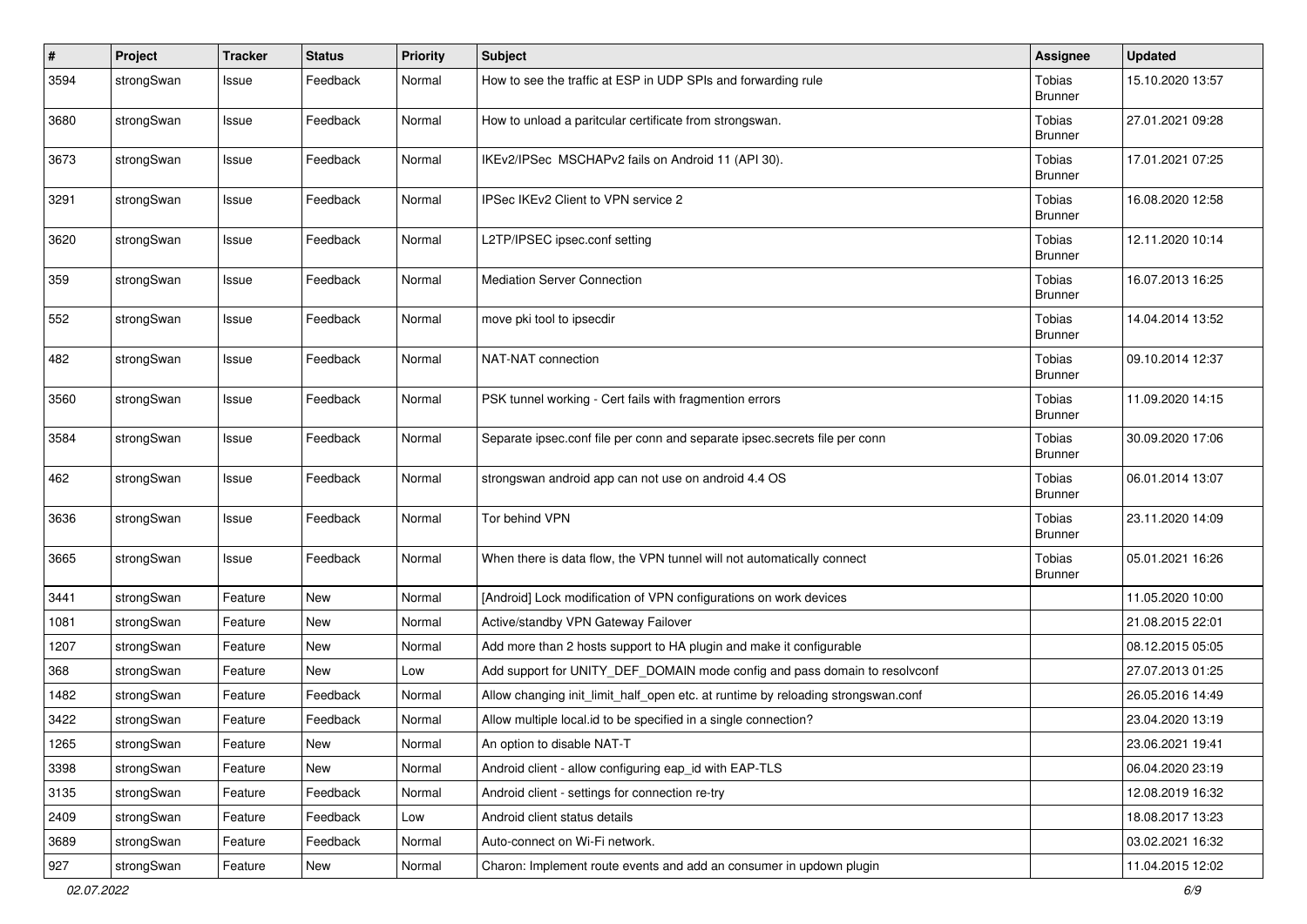| $\pmb{\#}$ | Project    | <b>Tracker</b> | <b>Status</b> | <b>Priority</b> | <b>Subject</b>                                                                                                          | <b>Assignee</b> | <b>Updated</b>   |
|------------|------------|----------------|---------------|-----------------|-------------------------------------------------------------------------------------------------------------------------|-----------------|------------------|
| 643        | strongSwan | Feature        | New           | Normal          | CNG/Bcrypt native Windows crypto plugin                                                                                 |                 | 10.07.2014 15:12 |
| 1057       | strongSwan | Feature        | New           | Normal          | conn switching based on eap identity                                                                                    |                 | 24.03.2020 10:14 |
| 746        | strongSwan | Feature        | New           | Normal          | Different radius server(s) for accounting                                                                               |                 | 22.10.2014 12:23 |
| 2729       | strongSwan | Feature        | Feedback      | Normal          | Does Swanctl provide the same option as Ipsec with the rightID using a %?                                               |                 | 20.09.2018 17:37 |
| 3244       | strongSwan | Feature        | New           | Low             | eap-peap on android                                                                                                     |                 | 04.11.2019 10:17 |
| 3104       | strongSwan | Feature        | Feedback      | Normal          | EAP-RADIUS: binding address feature for routers with multiple interfaces connected to LAN.                              |                 | 17.06.2021 02:26 |
| 1506       | strongSwan | Feature        | Feedback      | Normal          | Enhance DoS protection to deny users that failed Authentication                                                         |                 | 17.06.2016 14:31 |
| 1559       | strongSwan | Feature        | Feedback      | Normal          | Expose received XAUTH/EAP username/password prompts via VICI, send secrets via VICI on<br>prompt                        |                 | 09.05.2017 16:28 |
| 1008       | strongSwan | Feature        | Feedback      | Normal          | FARP for IPv6                                                                                                           |                 | 14.12.2015 20:59 |
| 312        | strongSwan | Feature        | New           | Normal          | Feature Request: Option to limit or disable sending of ADDITIONAL_*_ADDRESS list for MOBIKE<br>Responder                |                 | 13.03.2013 19:19 |
| 2814       | strongSwan | Feature        | Feedback      | Normal          | Force Keepalive Packets if There is no NAT                                                                              |                 | 29.10.2018 15:47 |
| 1082       | strongSwan | Feature        | Feedback      | Normal          | Framed-Route to set leftsubnet                                                                                          |                 | 07.10.2016 10:02 |
| 1251       | strongSwan | Feature        | New           | Normal          | FreeBSD HA                                                                                                              |                 | 11.01.2016 22:01 |
| 1079       | strongSwan | Feature        | Feedback      | Normal          | Future Plans for firwall configuration equivalent under FreeBSD                                                         |                 | 21.08.2015 15:58 |
| 2972       | strongSwan | Feature        | Feedback      | Normal          | how to add X509v3 Key Usage: Key Encipherment                                                                           |                 | 13.03.2019 13:59 |
| 2823       | strongSwan | Feature        | Feedback      | Low             | Implementing VPN peer failover                                                                                          |                 | 16.11.2018 10:25 |
| 2361       | strongSwan | Feature        | New           | Normal          | Import .sswan files from NetworkManager                                                                                 |                 | 12.06.2017 15:25 |
| 2185       | strongSwan | Feature        | Feedback      | Normal          | INTERNAL_IP4_SUBNET Attribute Support in Android Client                                                                 |                 | 10.12.2016 01:14 |
| 3075       | strongSwan | Feature        | New           | Normal          | <b>IPsec Labelling</b>                                                                                                  |                 | 29.05.2019 17:09 |
| 87         | strongSwan | Feature        | New           | Normal          | IPsec Multicast Support                                                                                                 |                 | 19.12.2014 14:20 |
| 3653       | strongSwan | Feature        | Feedback      | Normal          | Is there any possibility to pass any non-standard parameters for tunnels (ike or child sa) for use by<br>custom plugin? |                 | 08.12.2020 11:03 |
| 641        | strongSwan | Feature        | New           | Normal          | kernel-iph virtual IP support and IKE routing lookups ignoring IPsec routes                                             |                 | 10.07.2014 15:11 |
| 2495       | strongSwan | Feature        | Feedback      | Normal          | LibreSSL Plugin                                                                                                         |                 | 13.12.2017 09:29 |
| 766        | strongSwan | Feature        | New           | Normal          | Make retransmit settings tunable by connection                                                                          |                 | 14.11.2014 10:02 |
| 2165       | strongSwan | Feature        | Feedback      | Normal          | missing LIBRESSL_VERSION_NUMBER support                                                                                 |                 | 03.11.2016 09:23 |
| 2707       | strongSwan | Feature        | New           | Normal          | More attributes taken/translated from radius attributes                                                                 |                 | 14.07.2018 15:21 |
| 3456       | strongSwan | Feature        | New           | Low             | move to github/gitlab                                                                                                   |                 | 22.05.2020 12:27 |
| 3276       | strongSwan | Feature        | Feedback      | Low             | N1_MODE_CAPABILITY                                                                                                      |                 | 21.11.2019 16:49 |
| 644        | strongSwan | Feature        | New           | Normal          | Non-monolithic Windows build                                                                                            |                 | 10.07.2014 15:12 |
| 38         | strongSwan | Feature        | New           | Low             | OCSP in IKE payload, RFC4806                                                                                            |                 | 19.12.2014 14:20 |
| 930        | strongSwan | Feature        | New           | Normal          | Option to have non-sequential v6 roadwarrior addresses                                                                  |                 | 12.01.2016 16:36 |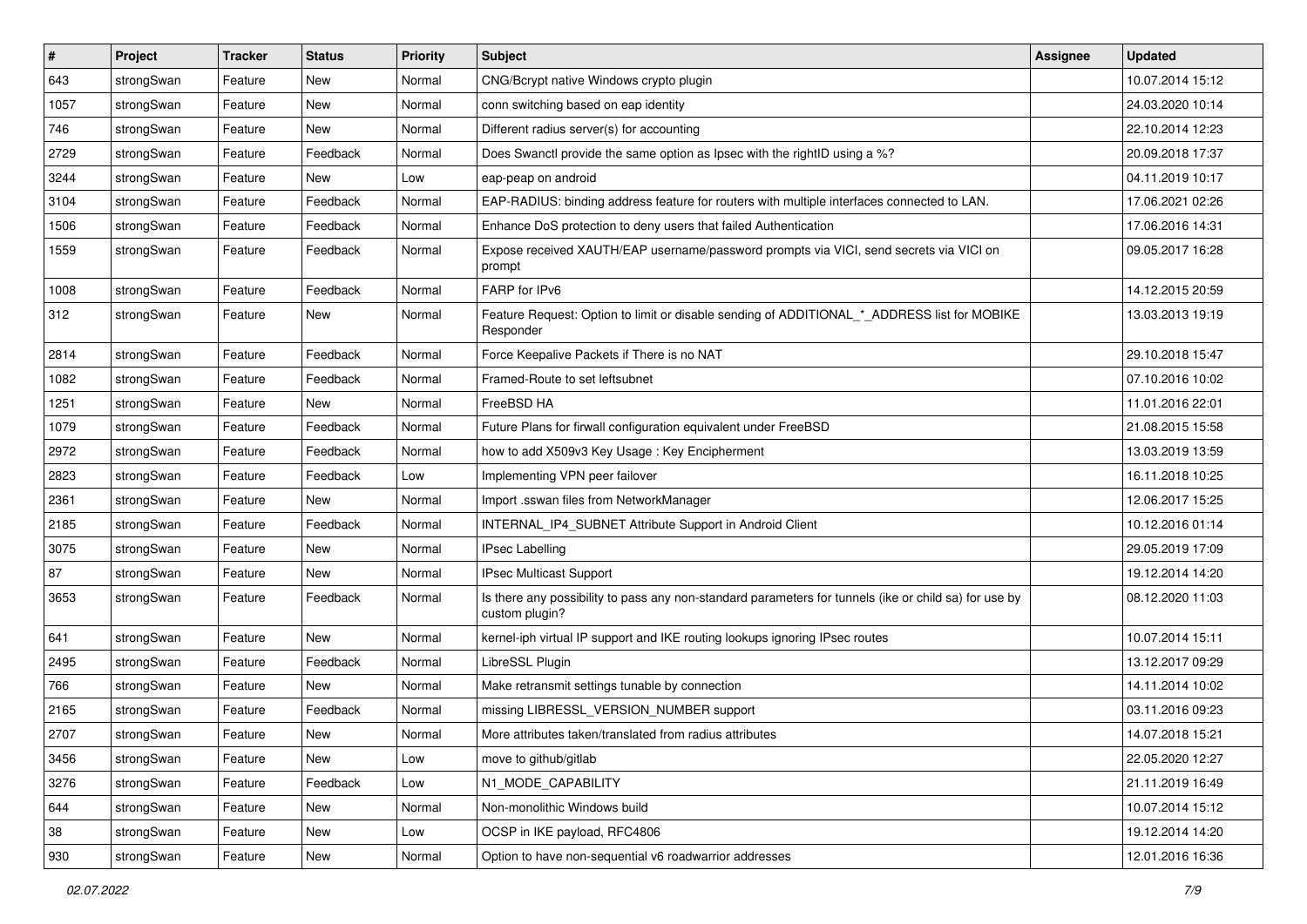| $\pmb{\#}$ | Project    | <b>Tracker</b> | <b>Status</b> | <b>Priority</b> | <b>Subject</b>                                                                        | <b>Assignee</b>                 | <b>Updated</b>   |
|------------|------------|----------------|---------------|-----------------|---------------------------------------------------------------------------------------|---------------------------------|------------------|
| 2307       | strongSwan | Feature        | Feedback      | Normal          | Permit installation of trap policy for CHILD_SA configurations with unset local_addrs |                                 | 26.04.2017 15:04 |
| 104        | strongSwan | Feature        | Feedback      | Normal          | Postgresql Db Support                                                                 |                                 | 04.09.2019 10:05 |
| 640        | strongSwan | Feature        | New           | Normal          | Provide an init_once() abstraction layer                                              |                                 | 10.07.2014 15:10 |
| 2202       | strongSwan | Feature        | Feedback      | Normal          | Radius NAS IP to be specified                                                         |                                 | 18.01.2017 17:58 |
| 1000       | strongSwan | Feature        | Feedback      | Normal          | Raise ALERT_TS_MISMATCH in IKE V1                                                     |                                 | 09.09.2015 12:47 |
| 2793       | strongSwan | Feature        | Feedback      | Normal          | Remote identity with certificate                                                      |                                 | 15.10.2018 10:20 |
| 2727       | strongSwan | Feature        | New           | Low             | single pair of selectors per CHILD_SA                                                 |                                 | 23.08.2018 12:08 |
| 2854       | strongSwan | Feature        | New           | Low             | Srongswan doesn't sending RADIUS Accounting-On/Off on start up / shutdown             |                                 | 10.12.2018 10:19 |
| 3162       | strongSwan | Feature        | Feedback      | Normal          | Strongswan Android support for default DNS suffixes (UNITY_DEF_DOMAIN flag)           |                                 | 29.08.2019 10:29 |
| 1253       | strongSwan | Feature        | Feedback      | Normal          | Strongswan doesn't support CA bundles                                                 |                                 | 19.01.2016 11:23 |
| 215        | strongSwan | Feature        | New           | Normal          | strongswan NetworkManager plugin: make the "normal" ipsec configuration usable        |                                 | 12.08.2012 04:47 |
| 162        | strongSwan | Feature        | Feedback      | Normal          | Submit ClusterIP patches mainline                                                     |                                 | 14.12.2015 20:43 |
| 3651       | strongSwan | Feature        | New           | Normal          | Support for FC-SP-2                                                                   |                                 | 07.01.2021 20:04 |
| 645        | strongSwan | Feature        | New           | Normal          | Support HeapAlloc() and friends in leak-detective                                     |                                 | 10.07.2014 15:12 |
| 2095       | strongSwan | Feature        | Feedback      | Normal          | Support liveness check in Strongswan                                                  |                                 | 31.05.2017 00:56 |
| 2668       | strongSwan | Feature        | Feedback      | Normal          | UE shall include the DEVICE_IDENTITY Notify payload                                   |                                 | 22.05.2018 13:48 |
| 3457       | strongSwan | Feature        | New           | Low             | user-friendly pkcs11 certificate selection                                            |                                 | 22.05.2020 12:52 |
| 642        | strongSwan | Feature        | New           | Normal          | Windows Named Pipe stream and service                                                 |                                 | 10.07.2014 15:11 |
| 406        | strongSwan | Feature        | Feedback      | Low             | TNC: Speeding up the Attestation process                                              | Andreas<br>Steffen              | 10.09.2013 14:00 |
| 960        | strongSwan | Feature        | Feedback      | Normal          | Raise ALERT_PROPOSAL_MISMATCH_IKE in IKE V1                                           | Martin Willi                    | 30.08.2017 09:05 |
| 129        | strongSwan | Feature        | Assigned      | Normal          | Relations between ike/child/peer_cfg                                                  | Martin Willi                    | 06.02.2012 10:50 |
| 420        | strongSwan | Feature        | Feedback      | Normal          | Add more of the verbs that were supported by pluto to the updown plugin               | <b>Tobias</b><br><b>Brunner</b> | 11.10.2013 07:56 |
| 243        | strongSwan | Feature        | Feedback      | Normal          | Configure routing table in peer                                                       | Tobias<br><b>Brunner</b>        | 23.05.2013 20:03 |
| 2392       | strongSwan | Feature        | Feedback      | Low             | enable eap-ttls in Android client                                                     | Tobias<br><b>Brunner</b>        | 04.07.2018 19:48 |
| 309        | strongSwan | Feature        | Feedback      | Normal          | Problem with Network Aliases for charon.interfaces_ignore and charon.interfaces_use   | Tobias<br><b>Brunner</b>        | 21.03.2013 19:32 |
| 173        | strongSwan | Feature        | Assigned      | Normal          | Support for IP address ranges in traffic selectors                                    | Tobias<br><b>Brunner</b>        | 14.06.2012 11:31 |
| 268        | strongSwan | Feature        | Feedback      | Normal          | support for ssh keypairs in strongswan network-manager plugin                         | Tobias<br><b>Brunner</b>        | 19.02.2014 15:13 |
| 2189       | strongSwan | Feature        | Assigned      | Normal          | Support RFC 8229: TCP Encapsulation of IKE and IPsec Packets                          | Tobias<br><b>Brunner</b>        | 05.06.2020 19:48 |